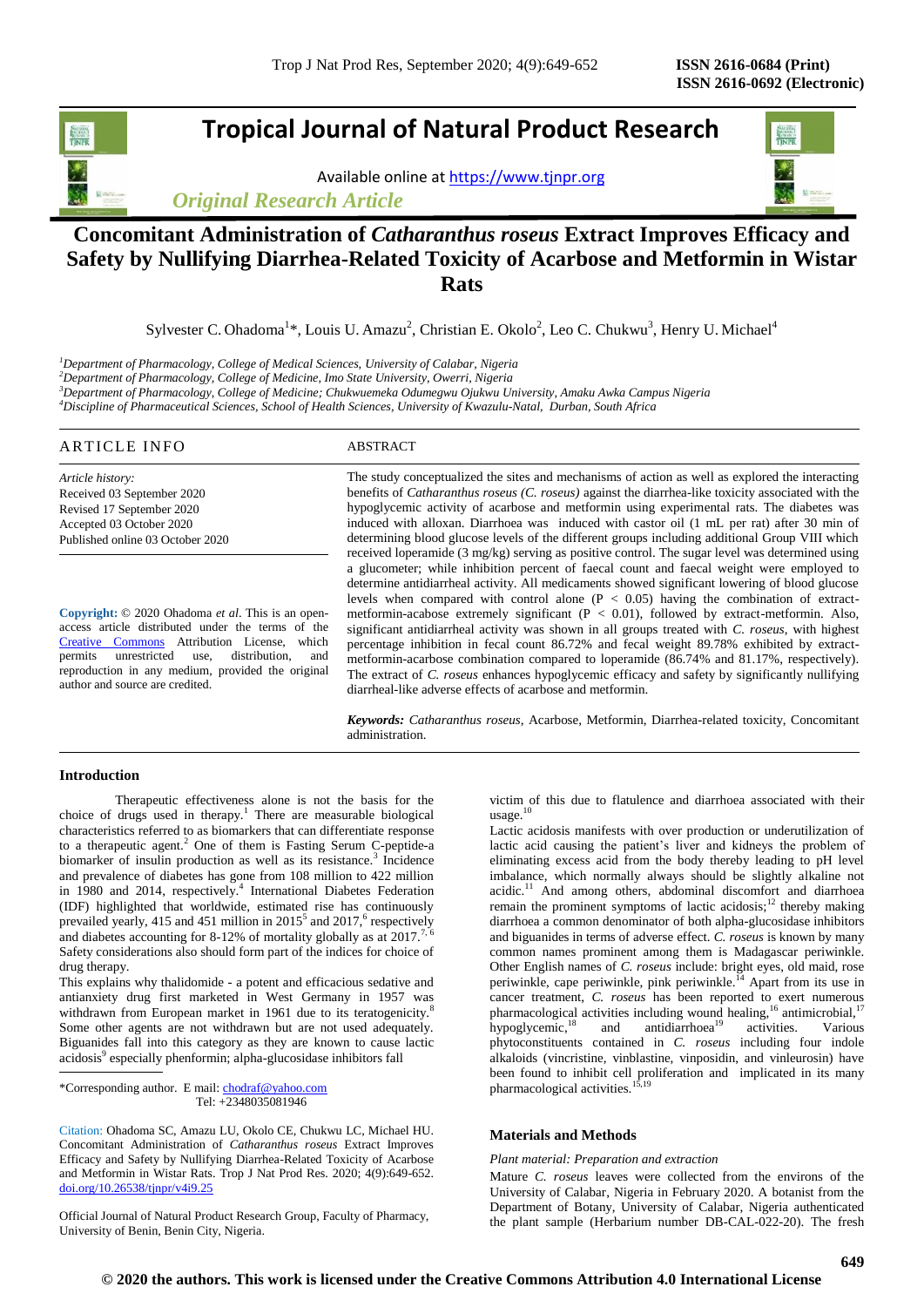leaves of *C. roseus* were air-dried at room temperature and pulverized using an electric blender into powder. By cold maceration, 300 g of the powdered leaf was extracted with 1 L of methanol (Sigma Aldrich, Hamburg, Germany) for 48 h. The mixture was subjected to filtration to obtain the methanol extract. At reduced pressure, a rotary evaporator (RV 05 Basic 1B, 1KA Staufen, Germany) was employed to concentrate the extract which was further oven-dried and stored in a refrigerator.

#### *Animals*

Forty (40) Wistar rats  $(160 - 220$  g) of both sexes were used for the studies. The rodents were bred in the Laboratory Animal facility of the Department of Pharmacology, University of Calabar, Nigeria; and maintained with free access to standard pellets (Vital feeds, Plc, Lagos, Nigeria) and clean water. Ethical approval was sort and approved (IACUC/UNICAL /019/20) and the animals were handled in accordance to the Guide for the Care and Use of Laboratory Animals.<sup>20</sup> The rats were transferred to the work area, prior to experimental use and allowed for 14 days acclimatization.

#### *Alloxan-induced diabetes test*

Before induction of diabetes, the fasting blood glucose (FBG) of the animal was determined. Diabetes was induced by single intraperitoneal (ip) administration of 110 mg/kg alloxan monohydrate in distilled water (vehicle) to, overnight-fasted Wistar rats.<sup>21</sup> To ensure induction of diabetes, the FBG was then determined (48 h) after alloxan injection in which blood level >150 mg/dL were considered diabetic rats.<sup>2</sup>

#### *Experimental protocol and animal grouping*

The diabetic rats were assigned into seven groups of 5 rats each.

Group I: received orally 0.2 mL of distilled water once daily and served as control group.

Group II: received orally 250 mg/kg of extract daily for 7 days.

Group III: received orally 100 mg/kg of metformin daily for 7 days.

Group IV: received orally 5 mg/kg of acarbose daily for 7 days

Group V: received orally 100 mg/kg of metformin and 250 mg/kg of extract daily for 7 days.

Group VI: received orally 5 mg/kg of acarbose and 250 mg/kg of extract daily for 7 days.

Group VII: treated orally with 5 mg/kg acarbose + 100 mg/kg + 250 mg/kg extract daily for 7 days.

#### *Determination of blood glucose*

The blood glucose levels of the rats was determined with a glucometer. From the cut tail-tip of conscious rat, blood samples were obtained. The glucose test-strip was soaked with the blood and allowed to dry for 60 s before insertion to be read by the glucometer. Pre-induction (basal) and 48 h post-induction blood glucose levels were noted and recorded. After that, the distilled water, extract, Metformin, Acarbose, metformin-extract acarbose-extract, or metformin-acarbose-extract combinations were administered daily for 7 d. The level of blood glucose were measured and recorded at 2 h, 12 h, 24 h, 72 h, and 168 h.

## *Determination of anti-diarrhoeal activity*

Diabetic rats pretreated with distilled water (negative control), extract, metformin, acarbose, tetformin-extract, acarbose-extract, and acarbose-metformin-extract combinations were all administered castor oil orally to induce diarrhoeal. Another group (the 8<sup>th</sup>) was given loperamide, positive control group.

Thirty (30) min after determining blood glucose of the different groups, pure castor oil (Oil Worth Enterprise Pvt Ltd. Comp., Punjab) was administered orally to all 8 groups of rats using oral gavage (1 mL per rat). Stool was collected, 1 h after the castor oil was given and the subsequent collections were done at a one-hour interval for 3 h. Each filter paper was previously weighed and put on the floor of separate cages and were changed hourly for the whole duration.

The degree of diarrhoea was assessed by courting the total number of stool; calculating, the total weight of stool on each filter paper hourly for the duration of 3 h. The percentage of inhibition of diarrhea was determined using the following formulae:

| Percentage inhibition (Fecal count)                                         |  |
|-----------------------------------------------------------------------------|--|
| stool count (control) – stool count (treatment)<br>$\frac{1}{2} \times 100$ |  |
| Stool count (control)                                                       |  |
| Percentage inhibition (stool weight)                                        |  |
| stool weight (control)-stool weight (treatment) $\times 100$                |  |
| Stool weight (control)                                                      |  |

*Statistical analysis*

Data were analyzed using the SPSS version 20 (IBM SPSS Corp. Armonk, NY, USA), One-way ANOVA at  $P < 0.05$  level of significance.

## **Results and Discussion**

At 168 h, all treatment groups manifested significant variations when compared with the control group. The triple combination of extractmetformin-acarbose showed extremely significant different (P < 0.01) when combined with metformin or acarbose alone; followed by extract-metformin combination. The control group did not have manifest significant decrease in the blood glucose level ( $P < 0.05$ ). However, the blood sugar level of the extract and various extractdrug(s) combinations started showing significant difference at 2 h (Table 1). The results showed that extract of *C. roseus* improves hypoglycemic efficacy and safety of acarbose and metformin. Acarbose and other alpha-glucosidase inhibitors (miglitol and voglibose) used as third-line drug<sup>10</sup> because flatulence and diarrhoea are major limitations despite the facts that they significantly reduce post prandial glucose, do not cause weight gain but improve glycemic control.<sup>25</sup> The short term goal of AGIs therapy is to reduce current level of blood glucose, the long term target is to diminish HbAIc (glycated haemoglobin) level.<sup>10</sup> Metformin and other biguanides such as phenformin on the other hand, precipitate lactic acidosis<sup>9, 11, 12</sup> and lactose intolerance-caused diarrhoea, $2\overline{6}$  which of course, call for concern despite being effective even in the absence of functional pancreatic beta cells. The extract of *C. roseus* in the study showed antidiarrhoeal activity in the presence of both acarbose and metformin. This may not be unconnected with the numerous phytochemicals,<sup>18,19,27</sup> and corroborate documented studies which have highlighted that plant extract containing flavonoids, saponins and alkaloids do possess hypoglycemic<sup>28, 29</sup> and antidiarrhoeal activities.23,24 These secondary metabolites occur as complexes of structurally related compounds.<sup>30</sup>. Diarrhoea is defined as loose, watery bowel movements that occur frequently, and may present a danger of dehydration due to fluid loss.<sup>26</sup> Acarbose cause diarrhea based on the understanding that alpha-glucosidase is a membrane bound enzyme in the small intestines, known to hydrolyze and reduce carbohydrates into glucose molecules. The mechanism of action of AGIs is by inhibition of the enzyme thereby preventing the digestion of complex carbohydrate to glucose (monosaccharide) molecules hence less glucose will be available for absorption; while carbohydrate remains in the ileum and later delivered to the large intestine (colon) where bacteria act upon the complex carbohydrates for the purpose of digestion leading to diarrhoea, flatulence and other gastrointestinal adverse effects<sup>31</sup> referred to as colonic starch  $\text{fermentation.}^{32}$ Increasing the influx of glucose into skeletal muscles, stimulation of glycolysis in tissues, and increased insulin-receptor bindings are the main mechanisms of action of biguanides and found to be effective even independent of functional beta cells yet are less widely used than sulphonylurea because of the tendency to cause lactic acidosis. $31-33$ 

The possible mechanism of action of *C. roseus* extract can be said to mimic glibenclamide but may not rule out enhanced response to glucose through glucose obligatory tissues such as red blood cells, brain and nervous tissues among others.<sup>15</sup> Both the mechanisms of action of drugs and herb (pharmacodynamics factor) and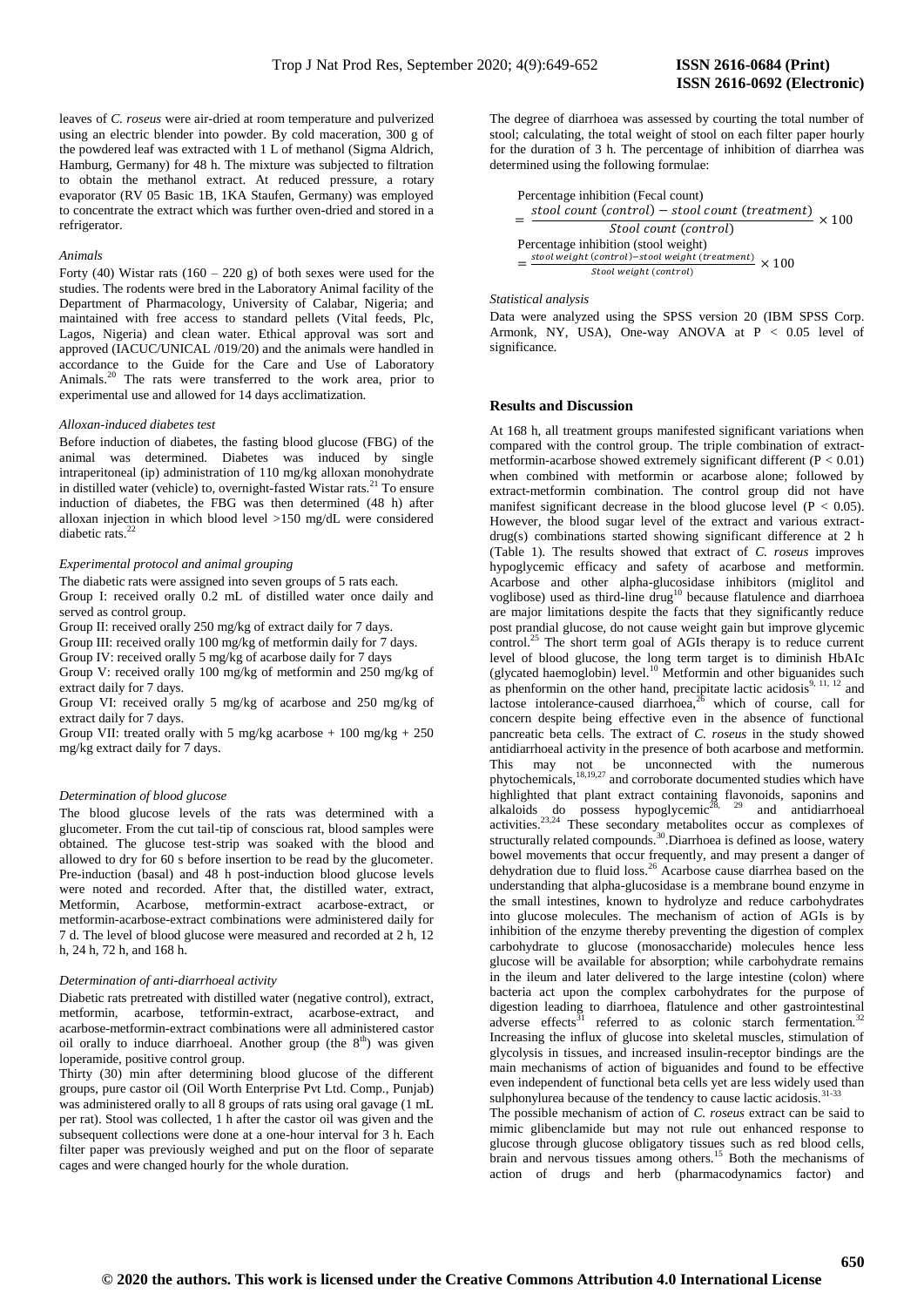pharmacokinetic attributes of interaction including enzyme inhibition<sup>34,35</sup> may have been involved in delayed manifestation of significant difference between the combination therapies and monotherapy until 168 h (7th day) (Table I). The highest percent inhibition of stool count was 86.7% observed in loperamide serving as control group and combined group of extract-metformin-acarbose (86.72%) while the lowest was from extract-acarbose group (Table 2). The differences in mean of the treatments ranged from 0.02 to 18.93%. The mean percentage inhibition of stool weight was highest in Group VII - acarbose-metformin-extract  $(89.78%)$   $(P < 0.01)$  and the lowest was 53.80% observed in Group VI - acarbose-extract showing significant ( $P < 0.05$ ) compared with the positive control. On the antidiarrhoeal outcome of *C. roseus* (Table 2) in the presence of acarbose and metformin, the mechanism of action is believed to depend on its ability to enhance reabsorption of intestinal fluids. This is in consonance with reports that plant secondary metabolites in *C. roseus* improve reabsorption of intestinal fluids hence contributing to their antidiarrhoeal properties. 36, 23 Castor oil promote and stimulate diarrhoea because its active component-ricinoleic acid, is involved in cascades of events that lead to frustration of re-absorption of  $K^+$ , Na<sup>+</sup>, and water thereby causing diarrhoea. This causes irritation of the intestinal mucosa which triggers release of endogenous nitric oxide and prostaglandins furthering GIT secretion, motility, oedema and epithelial permeability<sup>1,36</sup> Concisely, the antidiabetic and castor oilcaused diarrhoea in GIT. The former prevents digestion of complex

carbohydrate to glucose (monosaccharides) molecules causing irritation due to action of intestinal bacteria leading to diarrhea and other gastrointestinal effects. While the latter due to cascades of events frustrate the reabsorption thereby causing diarrhoea. The cascade of events includes irritation of the intestinal mucosa. So the extract arrests irritation in the GIT whether caused by castor oil or the antidiabetics. This suggests why it reduced diarrhoea as shown in the data (Table 2).

### **Conclusion**

*Catharanthus roseus* improved hypoglycemic and decreased diarrhea attributes of acarbose and metformin thereby enhancing their efficacy and safety.

# **Conflict of interest**

The authors declare no conflict of interest.

## **Authors' Declaration**

The authors hereby declare that the work presented in this article is original and that any liability for claims relating to the content of this article will be borne by them.

**Table 1:** Fasting plasma glucose of alloxan-induced diabetic rats at intervals during daily oral administration of acarbose, metformin, and extract of *C. roseus* alone or/and in combination (mg/dL)

|           |                                   |                    |                       | <b>Fasting plasma glucose during treatment</b> |                   |                      |                      |                               |
|-----------|-----------------------------------|--------------------|-----------------------|------------------------------------------------|-------------------|----------------------|----------------------|-------------------------------|
|           |                                   | <b>Pre-Induced</b> | <b>Post-induction</b> |                                                |                   |                      |                      |                               |
|           | <b>Treatment</b>                  | <b>FBG</b>         | <b>FBG</b>            | 2 <sub>h</sub>                                 | 12 <sub>h</sub>   | 24 <sub>h</sub>      | 72 h                 | 168 <sub>h</sub>              |
|           | Distilled $H_2O(1 \text{ ml/kg})$ | $46.50 \pm 2.9$    | $310.60 \pm 37.1$     | $411.20 \pm 47.9$                              | $413.20 \pm 64.8$ | $505.60 \pm 30.5$    | $504.40 \pm 31.9$    | $413.20 \pm 64.8$             |
| $\rm{II}$ | Extract $(250 \text{ mg/kg})$     | $45.75 \pm 5.2$    | $204.67 \pm 70.4$     | $96.00 \pm 33.5$ **                            | $313.67 \pm 57.9$ | $476.67 \pm 37.9$    | $271.00 + 49.4**$    | $127.67 \pm 11.8$ **          |
| Ш         | Metformin $(100 \text{ mg/kg})$   | $43.70 \pm 4.4$    | $359.40 \pm 59.1$     | $223.00 \pm 81.8$                              | $225.60 \pm 59.7$ | $315.60 \pm 55.1$    | $210.10 \pm 48.8$ ** | $371.00 \pm 46.1**$           |
| IV        | Acarbose $(5 \text{ mg/kg})$      | $41.75 \pm 3.9$    | $305.80 \pm 56.2$     | $247.80 + 44.$                                 | $458.40 \pm 62.9$ | $499.80 \pm 26.4$    | $364.20 + 49.2*$     | $264.60 \pm 32.6$ **          |
| V         | $Extract + Metformin$             | $58.50 \pm 9.9$    | $264.60 \pm 52.3$     | $134.40 + 25.9$ *                              | $235.80 + 38.1$   | $205.40 + 68.9$ **   | $98.00 + 28.5$ **    | $130.40 + 45.6$ ** $\diamond$ |
| VI        | $Extract + Acarbose$              | $47.00 \pm 3.2$    | $335.00 + 88.8$       | $181.40 + 64.4*$                               | $431.00 + 89.4$   | $514.00 + 9.0$       | $317.80 + 55.8$ *    | $147.40 + 57.3$ **            |
| VІІ       | $Extract +$<br>metformin+Acarbose | $50.60 \pm 4.3$    | $360.40 \pm 59.0$     | $135.60 \pm 35.1$ *                            | $230.60 \pm 35.0$ | $200.67 \pm 40.6$ ** | $99.00 + 25.5$ **    | $120.30 + 50.2**$             |

\* P < 0.05; \*\* P < 0.01 significant level compared with control.  $\mathcal{P}$  < 0.01 when compared with standard drug

| <b>Table 2:</b> Percent inhibition of fecal count and fecal weight during time $t = 1, 2$ , and 3 h |  |  |  |
|-----------------------------------------------------------------------------------------------------|--|--|--|
|-----------------------------------------------------------------------------------------------------|--|--|--|

|      | Faecal count $(\% )$                     |                          |                |       | Faecal weight $(\% )$    |                          |                          |                |       |
|------|------------------------------------------|--------------------------|----------------|-------|--------------------------|--------------------------|--------------------------|----------------|-------|
|      | 1h<br><b>Treatment</b>                   |                          | 2 <sub>h</sub> | 3h    | Mean                     | 1h                       | 2 <sub>h</sub>           | 3 <sub>h</sub> | Mean  |
|      | Distilled $H_2O(1 \text{ mL/kg})$        | -                        |                |       | $\overline{\phantom{0}}$ |                          |                          |                |       |
| П    | Extract $(250 \text{ mg/kg})$            | 65.34                    | 65.82          | 81.44 | 70.87                    | 35.84                    | 37.54                    | 89.43          | 52.27 |
| Ш    | Metformin $(100 \text{ mg/kg})$          | $\overline{\phantom{a}}$ |                |       | $\overline{\phantom{a}}$ | $\overline{\phantom{0}}$ | $\overline{\phantom{0}}$ |                | -     |
| IV   | Acarbose $(5 \text{ mg/kg})$             | $\overline{\phantom{a}}$ |                | -     | $\overline{\phantom{a}}$ | $\overline{\phantom{0}}$ | $\overline{\phantom{0}}$ |                | -     |
| V    | $Extract + Metformin$                    | 63.75                    | 75.56          | 67.80 | 69.04                    | 74.36                    | 64.71                    | 56.35          | 65.14 |
| VI   | Extract + Acarbose                       | 75.66                    | 74.50          | 53.28 | 67.81                    | 72.96                    | 73.24                    | 15.19          | 53.80 |
| VII  | $Extract + metformin + Acarpose$         | 85.19                    | 96.30          | 78.66 | 86.72                    | 89.13                    | 98.98                    | 81.23          | 89.78 |
| VIII | Loperamide (control) $(3 \text{ mg/kg})$ | 85.19                    | 87.83          | 92.80 | 86.74                    | 83.93                    | 92.49                    | 67.09          | 81.17 |